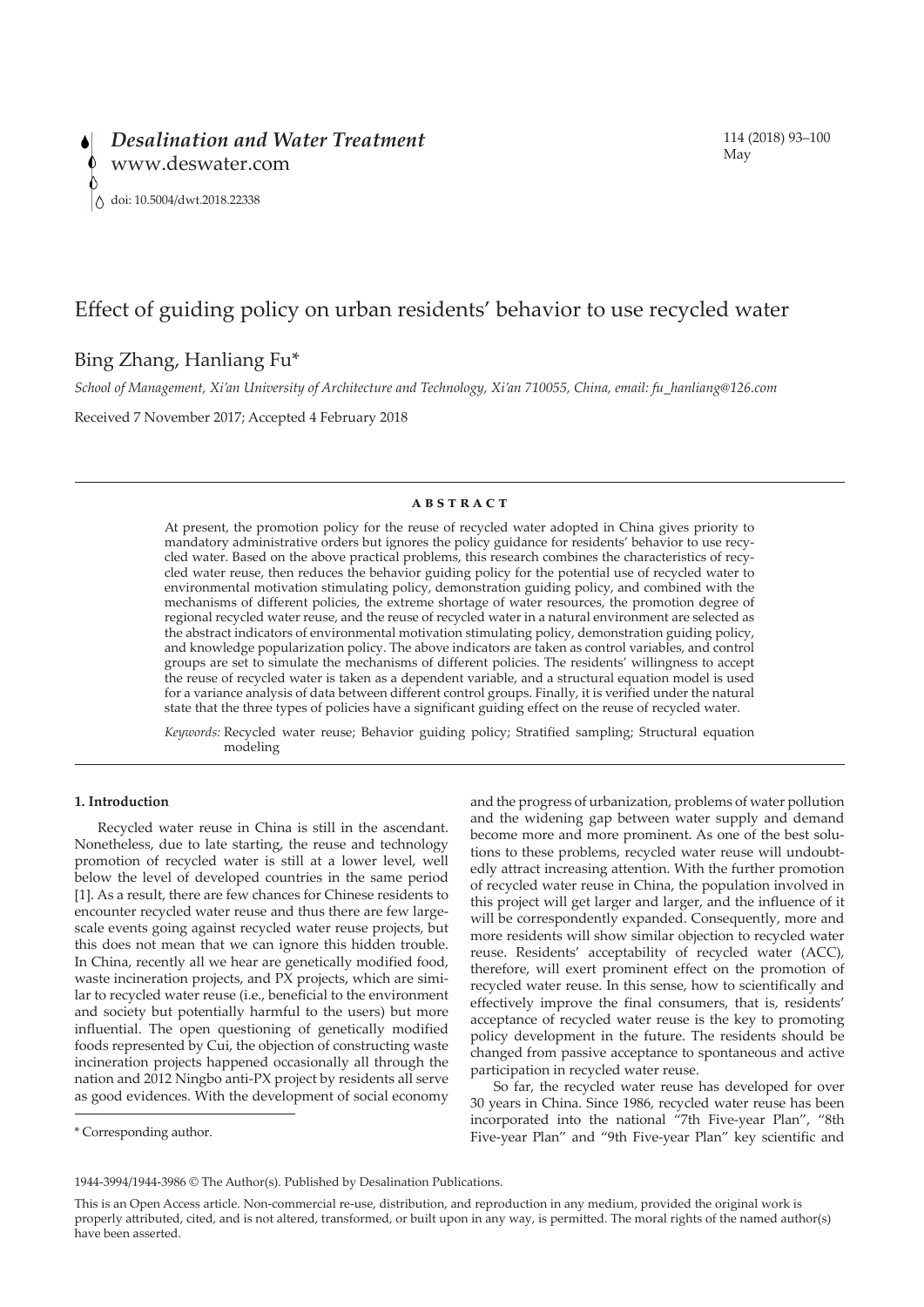technological programs. And China has obtained rich experimental data in recycled water production processes, technical and economic policies, which have been applied to a large number of productive experiments, providing scientific support for follow-up technical standards setting of recycled water reuse<sup>1</sup> and laying a solid foundation for the promotion of recycled water reuse in China. And the background "11th Five-year Plan", "12th Five-year Plan" and "13th Five-year Plan" national urban sewage treatment and recycling facilities construction planning<sup>2</sup> further promote the reuse of recycled water to be the state will. All localities also issue relevant policies and regulations to answer the call of the central government's promotion plan of recycled water reuse, among which only Beijing has introduced as much as nine local management approaches [2].<sup>3</sup> These policies are all based on mandatory administrative orders. They are either the stage objectives of promoting recycled water reuse or orders for specific water consuming organizations to implement recycled water reuse. These regulations and measures have played a certain policy-oriented role in the initial stage of the development of recycled water reuse industry in China, and promoted the reuse of recycled water, but they still lack the guiding of the final consumers' behavior. From the above problems, we can see that the current promotion policies of recycled water reuse in China is dominated by administrative orders. However, the solely dependence on administrative orders, on the one hand, is much costly in implementation, which will result in social resources waste due to unchecked construction. On the other hand, it is difficult to real social support [3] because of the coerciveness of administrative orders. Therefore, the use of appropriate behavior to guide the policy so as to activate residents' coerciveness in using recycled water is undoubtedly a good complement to executive orders.

Based on this, in light of the characteristics of recycled water reuse, this paper mainly attempts to make a research on the policies of environmental protection motivation, demonstration, and guidance policies as well as knowledge popularization polices. With the help of field survey, through searching for abstract indicators representing

different types of mechanisms of recycled water reuse guiding policies as the control variables in the natural environment, this paper subgroups the survey samples and compares the acceptance differences on recycled water reuse among different groups to learn about the effect of differentiated recycled water reuse guiding policies in real environment.

### **2. Research program design**

To obtain the data needed, this research takes the authoritative data of the population distribution in the administrative regions of Xi'an in the sixth national census as the basis for the layered random sampling survey. The survey is made in 10 districts and 3 counties in Xi'an. In the early period, the 10 surveyors were trained to know about relevant fundamental knowledge on survey. And from September 16 to October 16, 2016, the survey was conducted in the streets, central squares, shopping malls, and parks randomly selected from all the districts and counties. And after, each participant was presented a beautiful gift for souvenir.

#### *2.1. Questionnaire data*

This research, based on the authoritative data of the population distribution in the administrative regions of Xi'an in the sixth national census, makes random layered survey in 10 districts and 3 counties. Altogether 714 questionnaires were distributed and 584 valid questionnaires were retrieved, with a validity of 82%. The percentage of questionnaire distribution of different districts roughly equals to that of the population. See specific questionnaire data in Table 1.

The basic information of the participants is shown in Table 2.

#### *2.2. The survey location distribution map*

The red dot in the map is the location of the questionnaire, as shown in Fig. 1.

#### *2.3. Questionnaire validity control methods*

To minimize the interference caused by the misunderstanding and mindless answering of the participants, corresponding measures were taken by the researchers in experimental design and questionnaire release stage so as to ensure that the data collected is the thoughts of the residents of Xi'an.

*(1) Ensuring the surface validity of the questions*. After the completion of the questionnaire design, people were invited to try to fill the questionnaire to make the questions easy to understand and proper for various participants.

*(2) Making sure that the participants can understand the content of the questionnaire*. The first page of the questionnaire introduces the purpose of the questionnaire survey. In addition, with plain language, tables and figures, unavoidable professional words such as "recycled water" is described objectively.

*(3) Reducing the impact of researchers' subjective factors on research results.* Unified training was done to surveyors. And

 $\overline{1}$  Technical standards for recycled water reuse: related specifications such as *Engineering Quality Acceptance Specification of Urban Sewage Treatment Plant, Design for Water in Construction*, *Design Specification of Sewage Recycling Project* issued in 2003.

<sup>2</sup> Planning policies involved: *The National Urban Sewage Treatment and Recycling Facilities Construction Specification of the 11th Five-Year Plan*, *The National Urban Sewage Treatment and Recycling Facilities Construction Specification of the 12th Five-Year Plan* and *The National Urban Sewage Treatment and Recycling Facilities Construction Specification of the 13th Five-Year Plan*.

<sup>3</sup> Policies involved: *Tentative Measures of Beijing Water Facilities Construction and Management* issued in 1987 and revised in 2010, *Beijing Water Resources Management Regulations* issued in 1991, *Beijing Urban Water Conservation Ordinance* issued in 1991, *The Manuscript of Strengthening the Middle-water Facilities Construction and Management* issued in 2001, *Beijing Implementing Measures of Water Law of the People's Republic of China* issued in 2004, *Beijing Water Conservation Measures* issued in 2005, *Beijing Drainage and Recycled water Management Measures* issued in 2010 and *Beijing Water Conservation Measures* as well as *Beijing Rivers and Lakes Protection Regulations* issued in 2012.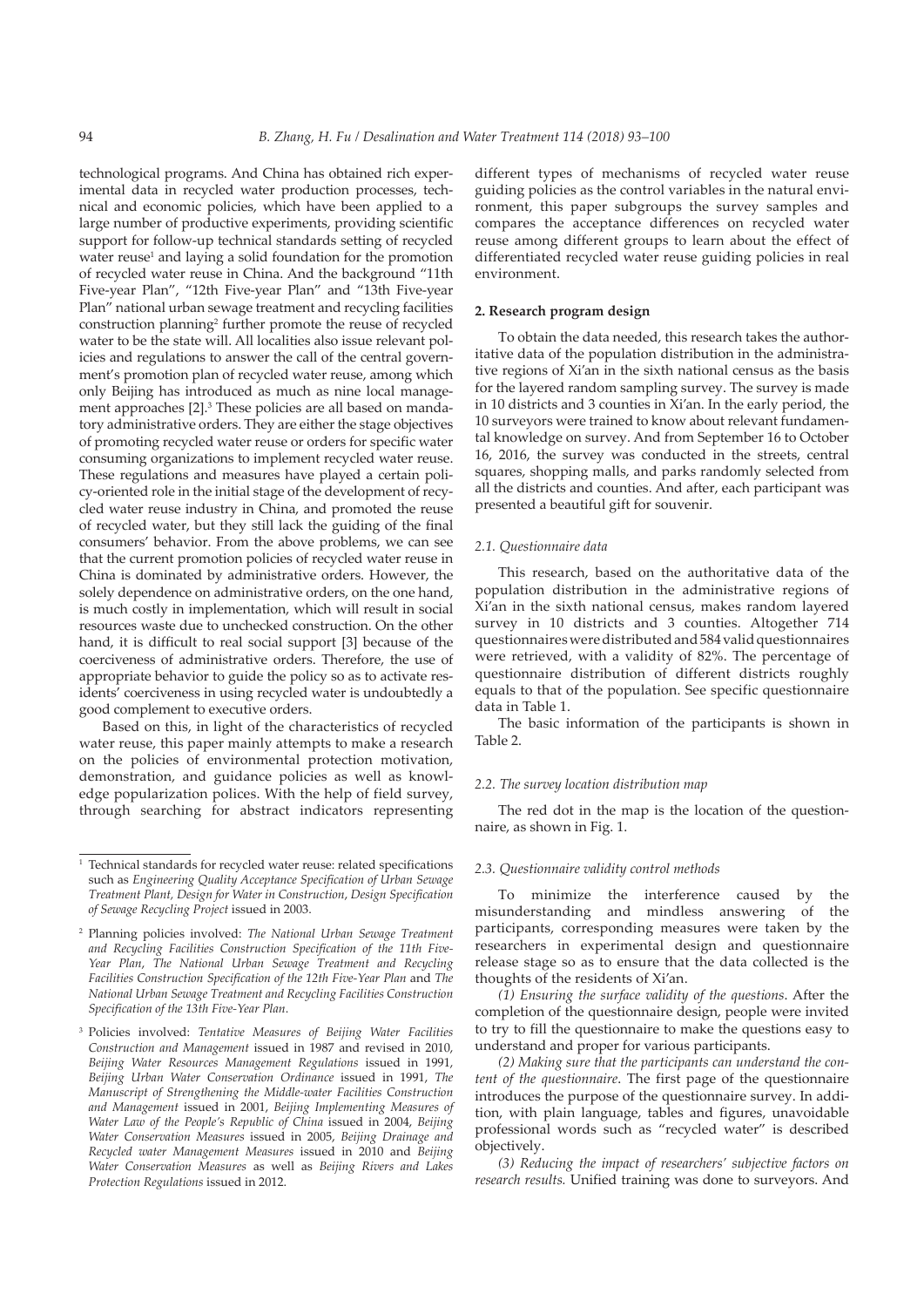| Table 1            |  |
|--------------------|--|
| Ouestionnaire data |  |

| District/<br>county       | Ouestionnaire<br>validity | Valid<br>questionnaires | Invalid<br>questionnaires | The percentage<br>of valid<br>questionnaires | District<br>population<br>(persons) | The percentage<br>of the district<br>population |  |
|---------------------------|---------------------------|-------------------------|---------------------------|----------------------------------------------|-------------------------------------|-------------------------------------------------|--|
| Yanta District            | 0.82                      | 86                      | 19                        | 0.15                                         | 1,178,529                           | 0.14                                            |  |
| Xincheng District         | 0.89                      | 64                      | 8                         | 0.11                                         | 589,739                             | 0.07                                            |  |
| Zhouzhi County            | 0.84                      | 41                      | 8                         | 0.07                                         | 562,768                             | 0.07                                            |  |
| Yanliang District         | 0.89                      | 24                      | 3                         | 0.04                                         | 278,604                             | 0.03                                            |  |
| <b>Baqiao District</b>    | 0.88                      | 42                      | 6                         | 0.07                                         | 595,124                             | 0.07                                            |  |
| Chang'an District         | 0.84                      | 53                      | 10                        | 0.09                                         | 1,083,285                           | 0.13                                            |  |
| Weiyang District          | 0.82                      | 59                      | 13                        | 0.10                                         | 806,811                             | 0.10                                            |  |
| <b>Gaoling District</b>   | 0.68                      | 17                      | 8                         | 0.03                                         | 333,477                             | 0.04                                            |  |
| Lantian County            | 0.84                      | 37                      | 7                         | 0.06                                         | 514,026                             | 0.06                                            |  |
| Hu County                 | 0.78                      | 42                      | 12                        | 0.07                                         | 556,377                             | 0.07                                            |  |
| <b>Lintong District</b>   | 0.85                      | 45                      | 8                         | 0.08                                         | 655,874                             | 0.08                                            |  |
| Lianhu District           | 0.69                      | 41                      | 18                        | 0.07                                         | 698,513                             | 0.08                                            |  |
| <b>Beilin District</b>    | 0.77                      | 33                      | 10                        | 0.06                                         | 614,710                             | 0.07                                            |  |
| Total                     | 0.82                      | 584                     | 130                       | 1                                            | 8,467,837                           | $\mathbf{1}$                                    |  |
| Total questionnaires: 714 |                           |                         |                           |                                              |                                     |                                                 |  |

Note: The population data is from the sixth national census o State Council census in 2010.

Table 2 The basic information of the participants

| Variables   | Variable description     | Total |
|-------------|--------------------------|-------|
| Age         | 43 and above             | 120   |
|             | Below 43                 | 454   |
| Gender      | Male                     | 127   |
|             | Female                   | 447   |
| Educational | Bachelor degree or above | 301   |
| background  | Others                   | 280   |
|             |                          |       |

Note: To avoid antipathy of the survey participants, private information is not compulsory, so some questionnaires may found to be blank in this part.

surveyors were asked to wear a unified real-name survey certificate and inform the participants that the results would be used only for research. The survey team has no personal expectation to the results and they only wished the participants could answer the questions according to their real ideas.

*(4) Avoiding the impact of question sequence on the results.* Considering that inconsistent options may occur in answering the questions influenced by the participants' distraction and fatigue, the researchers have adjusted the question sequence for three times to minimize this impact.

*(5) Reducing the data loss caused by unanswered questions.*  Researchers are asked to check the question answering situation carefully and ask the participant to make it up when there is any question forgotten to be answered.

*(6) Preventing the effect of research time on the randomness of the sample.* The survey is chosen to be made in the all day of weekend and half day of each of the week days. The purpose is to avoid sample structure imbalance caused by office workers. Additionally, both morning and afternoon time are



Xi'an · Ten districts and three counties

Fig. 1. The survey location distribution map.

chosen to prevent the influence of different daily routines on randomness of the sample.

*(7) Preventing the overall interference of the tourists on the researchers and participants.* As the survey area Xi'an is an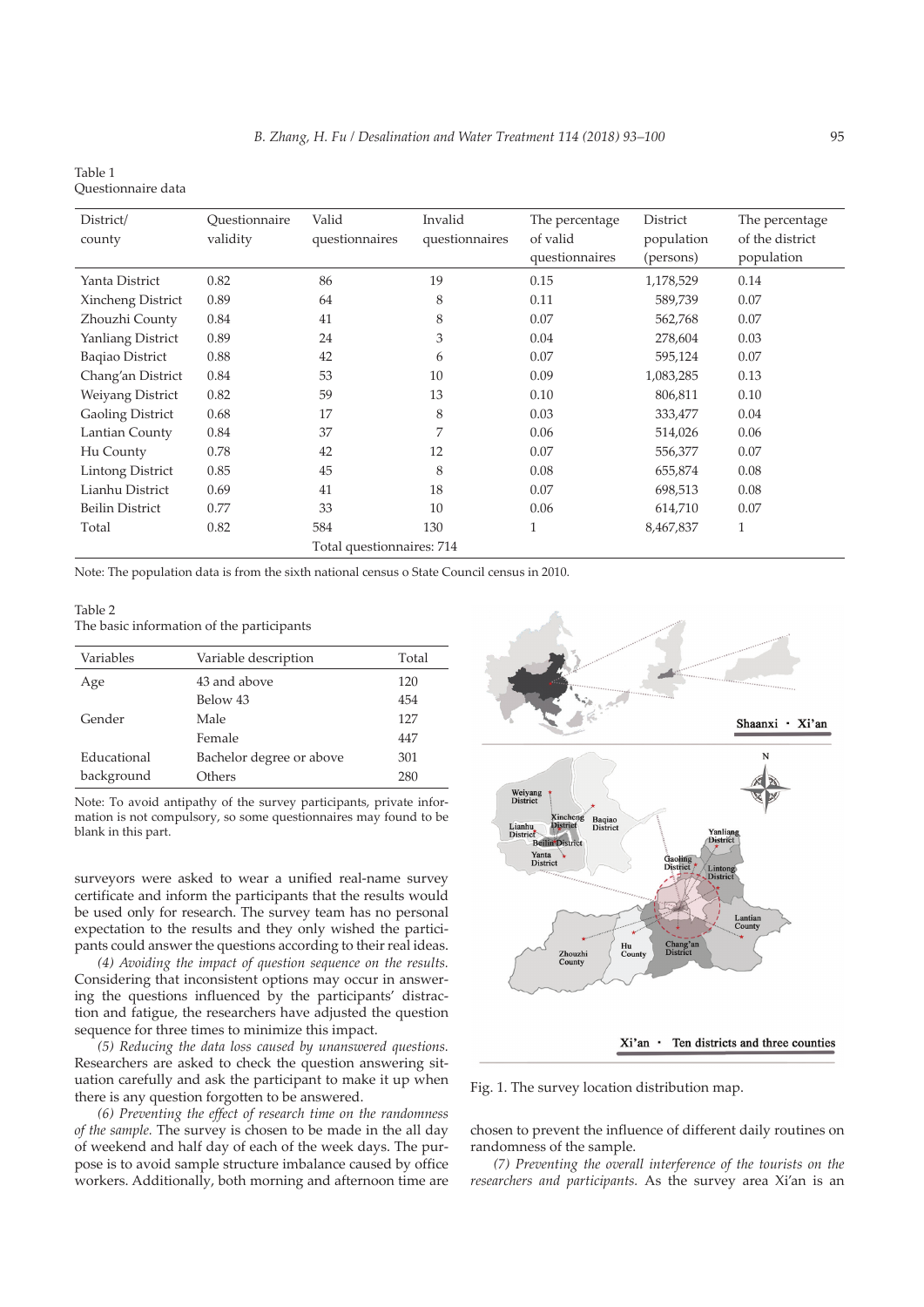important tourist city in China, and the survey time went across the "Golden Week" with the largest amount of tourists, the survey was called for a suspension in the period of September 27 to October 10 to avoid tourists' influence (not residents in Xi'an) on the results.

# **3. Determining the policy effect based on field survey**

In order to effectively compensate the malpractice of Implicit Association Test (IAT), this section first abstracts the guiding policy into variables easy to be controlled in the natural state, and sets up the experimental control group in the process so as to compare the ACC of the participants among groups. The ultimate purpose is to verify the effect of different types of policies on the residents' reuse of recycled water.

# *3.1. The selection of variables*

To achieve the purpose of determining the effect of different types of policies in natural state, variables that both can represent the principles of the policy and easy to be controlled in natural state should be selected as the control variables. Based on the above two considerations, abstract variables selected are shown as follows.

*(1) Selecting the experience of extreme water resources shortage as the abstract variable of environmental protection motivating policy.* The environmental protection motivation aims to strengthen residents' environmental crisis awareness and then to guide their reuse of recycled water. The experience of extreme water resources shortage will surely strengthen their environmental crisis awareness. Therefore, taking the experience of extreme water shortage as a control variable can help to get the control groups of significantly different environmental crisis awareness. And comparing the ACC of the participants among the control groups, the effect of environmental protection motivating policy would be effectively predicted.

*(2) Selecting the degree of recycled water reuse promotion in different areas as the abstract variable for guiding policy*. The purpose of guiding policy is to create an atmosphere that residents compete to reuse the recycled water. Residents' conformity, therefore, is used to guide their behavior. The actual situation of the recycled water reuse in different areas is able to effectively reflect the recycled water reuse atmosphere in these areas. This survey is made in different districts and counties in Xi'an, and through grouping the participants in the districts of various promotion degree, the variables of recycled water reuse promotion degree. On the basis of this, the ACC of the participants is compared among groups to

determine the effect of the promotion degree on residents' ACC, the ultimate purpose of which is to predict the effect of guide policy.

*(3) Selecting the experience of recycled water reuse as the abstract variable for knowledge popularization policy.* Knowledge popularization policy is intended to improve residents' knowledge about the recycled water reuse so as to guide them to participate in using recycled water. The experience of recycled water reuse undoubtedly will greatly enrich residents' knowledge about recycled water reuse. And meanwhile, the indicators of the experience of recycled water reuse are relatively objective, and the variables are easier to be controlled in the natural state. Therefore, in this part of the research, the experience of recycled water reuse is taken as the abstract variable of knowledge popularization policy, based on which participants are grouped and compared in terms of ACC among groups. And then the effect of knowledge popularization policy on residents' recycled water reuse behavior is determined.

## *3.2. Variable introduction*

*(1) Acceptability (ACC) of recycled water.* In this part of the research, residents' ACC is taken as the dependent variable. By comparing the ACC of the participants between the control groups and the baseline group, the guidance effect of various policies on the reuse of recycled water is measured. In selecting the measurement indicators of residents' ACC, the classification of urban recycled water is referred and finally the urban miscellaneous use of recycled water is selected as the measurement indicator for it is closely related to the urban residents and easy to be understood by them. The questions of ACC are shown in Table 3.

*(2) The experience of extreme water resources shortage.* By asking the question "Have you ever had the experience of extreme water shortage?", to obtain the data "1" (a total of 269 people), showing "yes" and data "0" (315 people), showing "no". Based on this, the sample is divided into two groups with differentiated experience.

*(3) The promotion degree of regional recycled water reuse.* As far as we have learned, the current reuse of recycled water in Xi'an is dominated by centralized recycled water reuse model, in which the water is transported by the municipal recycled water pipe network. Small-scaled decentralized recycled water reuse models only play a supplement role. The current centralized promotion of sewage treatment mode mainly surrounds the large-scale sewage treatment plants and recycled water transporting pipelines, that is, in Lianhu District, Weiyang District, Baqiao District and Yanta

| Table 3                  |  |
|--------------------------|--|
| Measurement table of ACC |  |

| Name       | Definition                      | Ouestion no. | <b>Ouestions</b>                        |
|------------|---------------------------------|--------------|-----------------------------------------|
| <b>ACC</b> | The acceptability of the use of | ACC1         | Used for residential flushing           |
|            | various recycled water          | ACC2         | Used for urban road sprinkling          |
|            |                                 | ACC3         | Used for fire fighting                  |
|            |                                 | ACC4         | Used for residential community greening |
|            |                                 | ACC5         | Used for car washing                    |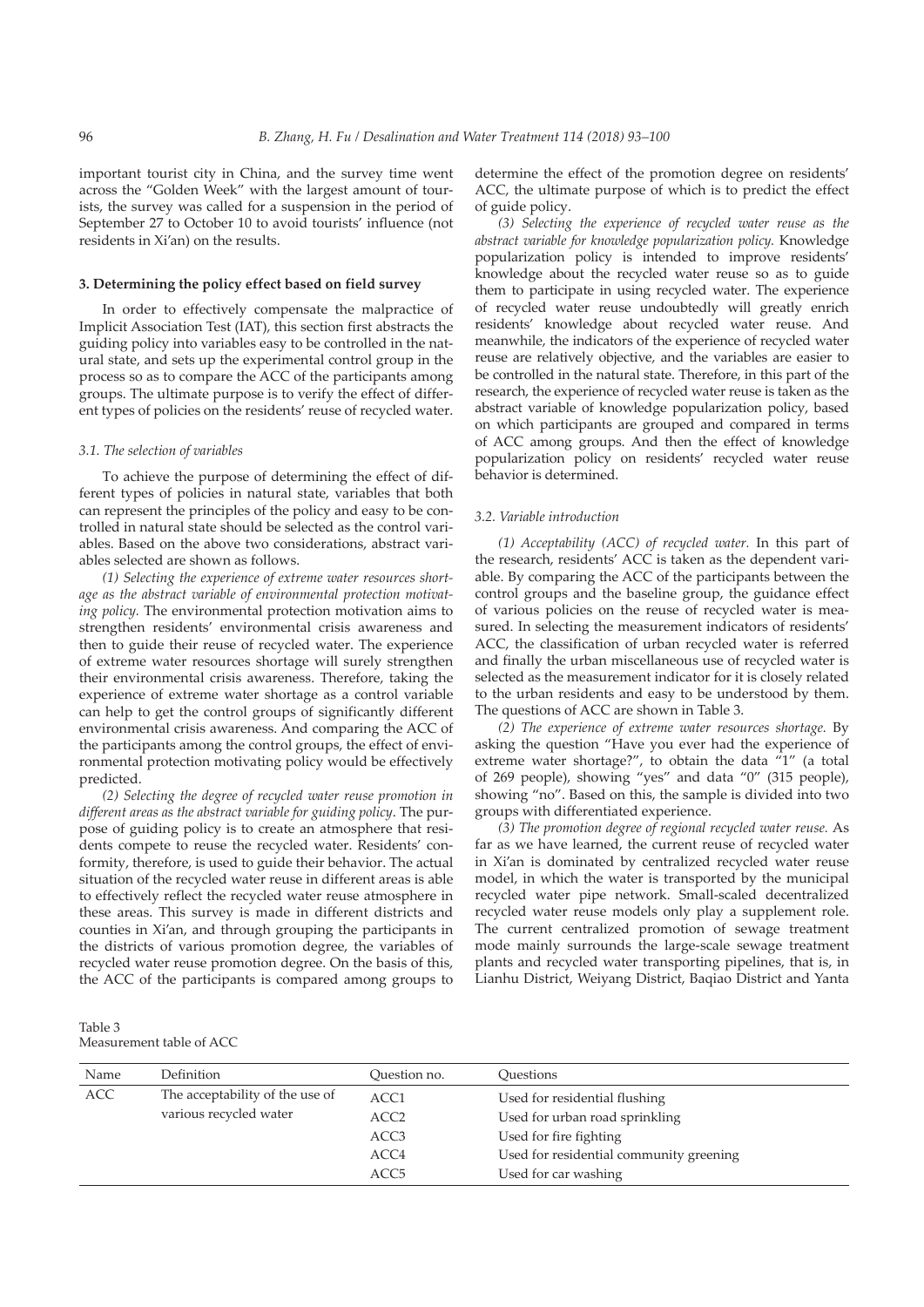District.<sup>4</sup> At the same time, some large-scale units such as colleges and universities gradually begin to use recycled water, mainly in Chang'an District. Therefore, the survey data collected in the districts with higher degree of promotion such as Lianhu District, Weiyang District, Baqiao District, Yanta District and Chang'an District is put in one group (281 people) and the data of other districts with lower degree of promotion is put in another group (303 people). In this way, the promotion degree of recycled water reuse is then taken as the control variables to group the participants.

*(4) The experience of recycled water reuse.* By asking the question "Have you ever used recycled water?" to obtain the data "1" (a total of 182 people) to show "yes" and data "0" (402 people) to show "no". Based on this, the sample is divided into two groups with differentiated experience in recycled water reusing.

### *3.3. Research assumptions*

In this section, three groups of abstract variables are selected in natural state to simulate the work principles of different types of policies. According to the purpose of the experiment, before the experiment, it is assumed that all the different policies will positively guide residents' recycled water reuse, and therefore, the following research hypotheses are put forward:

Hypothesis 1: Residents who experienced extreme water shortage are more willing to accept recycled water reuse.

Hypothesis 2: Residents in the districts where recycled water reuse is more popular are more willing to accept recycled water reuse.

Hypothesis 3: Residents with experience of using recycled water are more willing to accept recycled water reuse.

## *3.4. Data analysis and hypothesis testing*

To determine the effect of different control variables on residents' ACC of recycled water, this section makes a

Table 4 The reliability and convergence validity of ACC structure model comparative research on the ACC of participants in different groups with variance analysis. Considering that the structural equation model can deal with potential variables to reduce the loss of data [4], we first establish the structural equation model for the single potential variable of residents' ACC and then adopt AMOS software to conduct variance analysis.

*(1) Reliability and validity analysis.* To judge whether the reliability of the questionnaire is up to relevant standards, this part first measures Cronbach's  $\alpha$ , which represents the reliability, and the results are shown in Table 4. All the values of Cronbach's  $\alpha$  are beyond the standard of 0.7, demonstrating that the questionnaire is of sound reliability. The most widespread testing items in this field, namely, convergence validity and discrimination validity are adopted. In convergence validity test, Fornell and Larcker's recommendations are followed. Therefore, the standardized factor loading, combined reliability (CR) and average variance extraction (AVE) are noticed [5]. The standardized factor loading is greater than 0.6, and non-standardized tests were all significant. CR values are greater than 0.7, in line with the recommended standard of Fornell and Larcker [5] and Hair et al. [6].

At the same time, the AVE values are greater than or close to 0.5, also in line with Fornell and Larcker' recommended standard. It can be concluded that the convergence validity of each area is good.

*(2) Model fitting analysis.* After the verification of the reliability and validity of the data as well as the number of samples, in this section, with the help of AMOS21.0 software, 292 samples randomly distributed are used to develop model (Fig. 2). And then the fitting of the model is also tested. At last, another 292 samples are used to retest the developed model.

Before using the structural equation model in the research, the fitting of the model is needed to be tested. The higher the fitting degree is, the closer the simulation model is to the actual situation of the sample [7]. Jackson et al. [8] found in an overview on researches adopting structural equation as the research method that the fitting indexes reported in these researches are 10 indexes (in the order of frequency):  $\chi^2$ , degrees of freedom (df),  $\chi^2$ /df ratio, root-mean-square error of approximation (RMSEA), standardized RMR, goodness of fit index (GFI), adjusted GFI, normed fit index (NFI), Tucker-Lewis index (TLI), and comparative fit index (CFI). Therefore, this research also uses the 10 indexes, and the specific fitting indexes are shown in Table 5.

| Latent<br>variable | <b>Ouestions</b> | Estimation of parameter<br>significance |       |         | Factor<br>Ouestion<br>loading |        | reliability | Combined<br>reliability | Convergence<br>validity | Cronbach's<br>$\alpha$ |
|--------------------|------------------|-----------------------------------------|-------|---------|-------------------------------|--------|-------------|-------------------------|-------------------------|------------------------|
|                    |                  | Unstd.                                  | S.E.  | t-value | P                             | (Std.) | (SMC)       | (CR)                    | (AVE)                   |                        |
| ACC of             | ACC1             | 1.000                                   |       |         |                               | 0.907  | 0.823       | 0.957                   | 0.816                   | 0.956                  |
| recycled           | ACC <sub>2</sub> | 1.085                                   | 0.042 | 25.745  | ***                           | 0.917  | 0.841       |                         |                         |                        |
| water              | ACC <sub>3</sub> | 1.012                                   | 0.041 | 24.407  | ***                           | 0.899  | 0.808       |                         |                         |                        |
|                    | ACC4             | 1.010                                   | 0.041 | 24.526  | ***                           | 0.900  | 0.810       |                         |                         |                        |
|                    | ACC <sub>5</sub> | 0.989                                   | 0.041 | 23.992  | ***                           | 0.893  | 0.797       |                         |                         |                        |

<sup>4</sup> The message is from the official website of Xi'an Qingyuan Co., Ltd. of Recycled Water (http://www.qingyuanzhongshui.com/). Xi'an Qingyuan Water Co., Ltd. is a major state-owned individual proprietorship in recycled water supply market in Xi'an.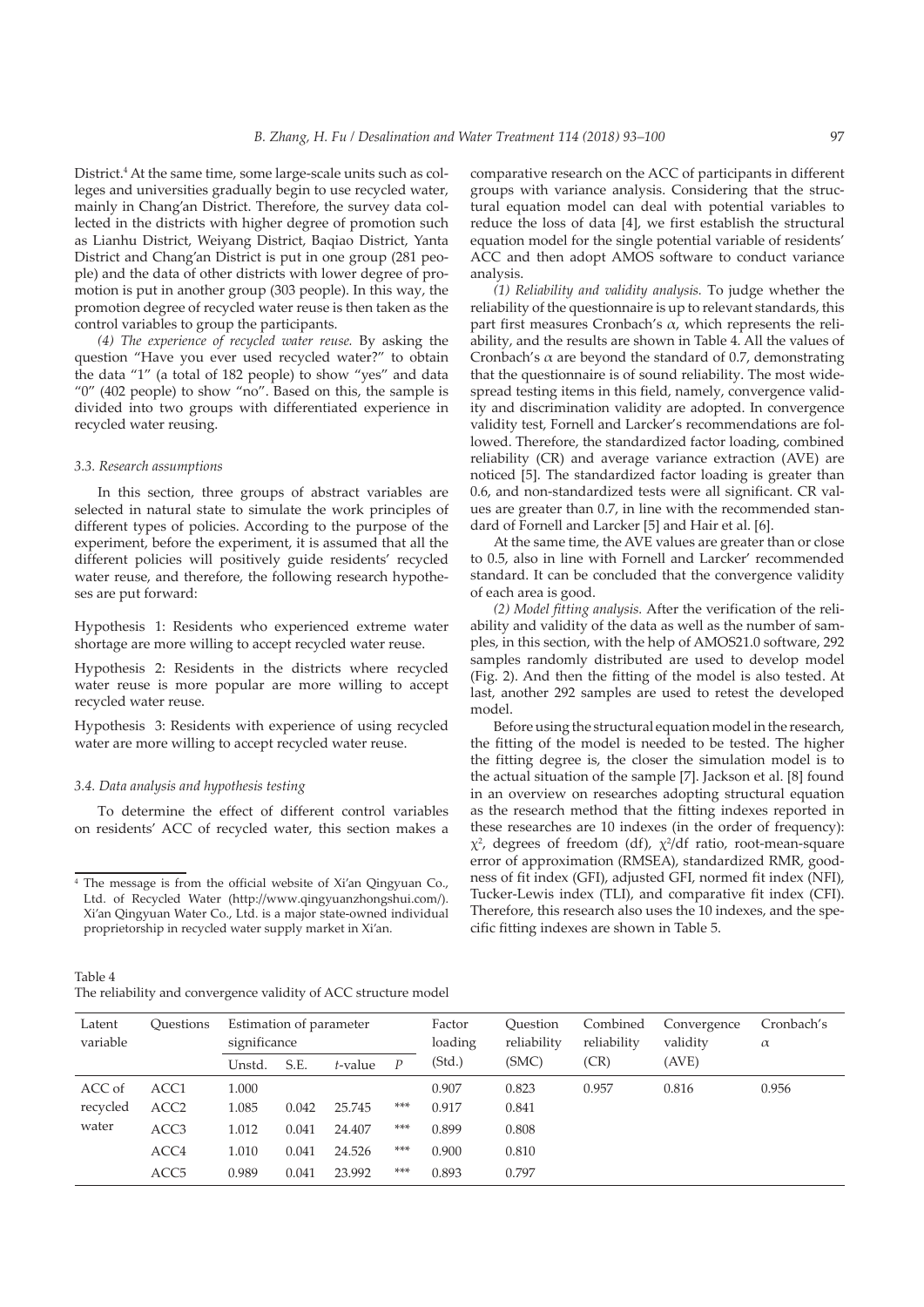According to Table 5, the structural equation model has good fitting indexes, indicating that the model and the data fit well.

*(3) Cross-validity test.* To verify whether the structural equation model has a good cross-validity, the group comparison method is applied in this part [16] to bring the previously randomly distributed group (292 samples) into model and compare it with the present model so as to determine whether the structural equation model has cross-group consistency. In the process, Kline's recommendation is followed and the Moderate



Fig. 2. The standard estimation of residents' ACC of recycled water structure model.

Replication Strategy<sup>5</sup> is adopted to test the group consistency. Measurement weights, structural weights, and structural covariances in it are tested to see whether they are complete.

Assume that the model is right, first, make the factor loading of two groups be consistent, and the test result  $P = 0.221$ , which is much higher than 0.05. It can be proved that the factor loading of the structural model is cross-group consistent. And then, at the same time of maintaining the factor loading consistent, set the path coefficient the same. At the time, the test result  $P = 0.368$ , also far higher than 0.05, proving that the path coefficient of the structural model is cross-group consistent. Based on all the above settings, make all the factor covariance equal, then  $P = 0.231$ , which is higher than 0.05, indicating that the covariance of the structural model has the consistency among groups.

Table 6 shows that in the group consistency test, the various indexes of the model are all consistent with each other, so that the structural model has cross-group consistence between the two groups. That is, the structural equation model passes the cross-validity test, and the settings of the model are correct.

*(4) Analysis of variance.* After affirming that the model has a high fitting with the data, AMOS software is used to make analysis of variance.

The results in Table 7 demonstrate that through carrying out variance analysis to participants' ACC of recycled

<sup>5</sup> Kline believes that the Residual Consistency Test is too strict, so the Moderate Replication Strategy is suggested to be used in group consistency test.

Table 5 ACC structure model fitting

|                 | $\overline{ }$ |             |                            |
|-----------------|----------------|-------------|----------------------------|
| Fitting indexes | Measured value | Ideal value | The origin of the standard |
| $\chi^2$        | 11.994         |             |                            |
| df              | 5              |             |                            |
| $\chi^2$ /df    | 2.399          | $\leq$ 3    | Schumacker and Lomax [9]   |
|                 |                |             | Iacobucci [10]             |
| <b>RMSEA</b>    | 0.069          | < 0.08      | Schumacker and Lomax [9]   |
| <b>SRMR</b>     | 0.010          | < 0.08      | Kenny $[11]$               |
| GFI             | 0.984          | >0.8        | Doll et al. [12]           |
|                 |                |             | Bentler et al. [13]        |
| AGFI            | 0.952          | >0.8        | MacCallum and Hong [14]    |
| NFI             | 0.992          | >0.9        | Schumacker and Lomax [9]   |
| <b>TLI</b>      | 0.991          | >0.95       | Hu and Bentler [15]        |
| <b>CFI</b>      | 0.995          | >0.95       | Bentler et al. [13]        |

Table 6

Cross validity test of ACC structural model

| Model                  | ∆df    | <b>ACMIN</b> |       | ANFI  | AIFI      | ARFI  | ATLI  | ΔCFI  |
|------------------------|--------|--------------|-------|-------|-----------|-------|-------|-------|
| Measurement weights    | 11.000 | 15.322       | 0.221 | 0.001 | 0.003     | 0.000 | 0.001 | 0.001 |
| Structural weights     | 5.000  | 4.621        | 0.368 | 0.002 | $0.001\,$ | 0.001 | 0.000 | 0.000 |
| Structural covariances | .000   | 0.932        | 0.231 | 0.001 | 0.000     | 0.000 | 0.000 | 0.001 |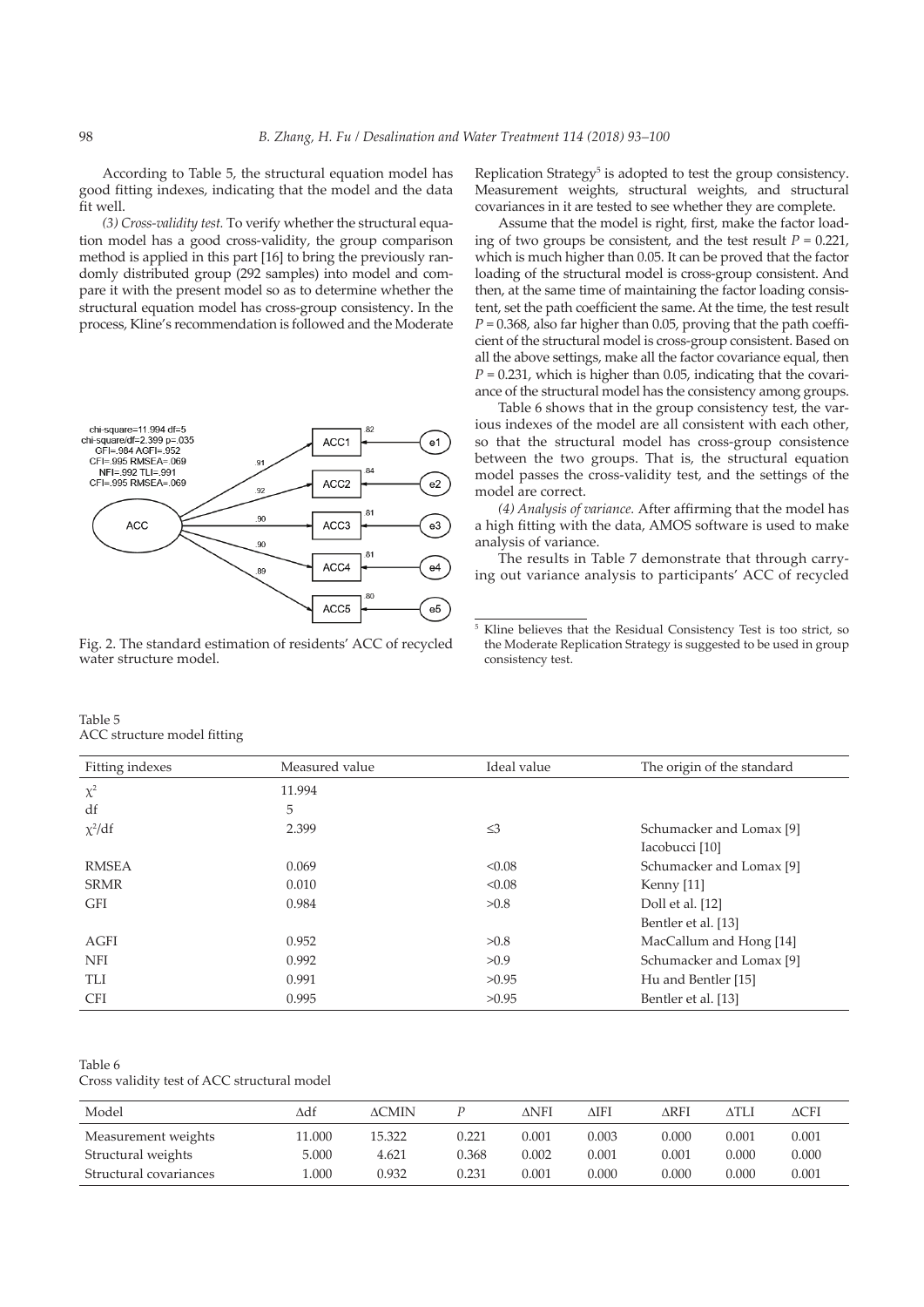water of the three control group, it is found that the ACC of recycled water of the three groups differ each other significantly (the difference is significantly below the confidence level of 0.05). Among them, the experience of extreme water shortage will significantly enhance the participants' ACC of recycled water. The promotion of recycled water reuse in the district where the participants live also exerts an obvious influence on participants' ACC. The participants with experience of reusing recycled water are more willing to reuse recycled water than those who never used it.

*(5) Hypothesis testing.* To sum up, the hypothesis testing results on the survey participants' ACC of recycled water reuse are shown in Table 8.

# **4. Results and discussion**

# *4.1. Results analysis*

*This research has verified that in natural state, environmental protection motivating policy can effectively guide residents' recycled water reuse.* According to the experimental results, it has been found that the participants who have experienced the extreme water shortage are more willing to accept recycled water reuse. These residents have a stronger sense of water crisis, so they will be more motivated in protecting water resources and water environment. Similarly, the environmental protection motivating policy also intends to stimulate people's motivation of environmental protection so as to further guide them to participate in recycled water reuse. Therefore, the verification of hypothesis 1 can well prove that environmental protection motivating policy will have a good guiding effect in reality.

*It has verified in natural state that guiding policy can effectively guide residents' reuse of recycled water*. The experimental results indicate that the participants living in the districts with more popular recycled water reuse show a higher ACC of recycled water reuse. The author believes that this is because the atmosphere in these districts has greatly influenced these residents. The purpose of guiding policy is to create such atmosphere of recycled water reuse. Therefore, hypothesis 2 can provide a strong evidence for the practical effect of guiding policy.

*It has also verified that knowledge popularization policy can effectively guide residents' reuse of recycle water*. The research results demonstrate that the residents with experience of using recycled water are more willing to accept recycled water reuse. This is because these residents would be willing to learn about more relevant knowledge about recycled water reuse. Therefore, they would have a good knowledge of it. Hence, this result can be the theoretical basis of knowledge popularization policy that is believed to be able to improve residents' ACC of recycled water reuse [17–23].

# *4.2. Discussion*

This research, by abstracting the principles of different policies, in natural state, chooses the experience of extreme water shortage, the popularity of recycled water reuse in districts and the experience of reusing recycled water to be the control variables of environmental protection motivating policy, guiding policy, and knowledge popularization policy, respectively. At the same time, structural equation model is adopted, under the condition of minimizing the loss of data, to carry out variance analysis to ACC of recycled water reuse of the participants in different control groups. The results show that the experience of extreme water shortage, higher promotion of recycled water reuse in districts and the experience of reusing recycled water all could significantly affect the survey participants' ACC of recycled water in a positive way. And thus this it proves that the three types of policies can play a guiding role in residents' ACC of recycled water reuse in a natural state.

Table 7

Variance analysis of different control groups on residents' ACC of recycled water

| Control variables                        | Estimate | S.E.  | t Value |       |
|------------------------------------------|----------|-------|---------|-------|
| The experience of extreme water shortage | 0.498    | 0.161 | 3.086   | 0.002 |
| District recycled water reuse promotion  | 0.492    | 0.136 | 0.619   | ***   |
| Experience of reusing recycled water     | 0.352    | 0.143 | 2.467   | 0.014 |

Note: In the process of analyzing variance by structural equation software, the observed variables in latent variables are not averaged. Instead, variance analysis is carried out directly to the latent variables. Therefore, the results are unable to show descriptive statistical values (such as mean, etc.) as the traditional statistical methods do.

# Table 8

Hypothesis testing results

| Research hypothesis                                                                                  | Hypothesis testing |
|------------------------------------------------------------------------------------------------------|--------------------|
| Hypothesis 1: Residents who experienced extreme water shortage are more willing to accept recycled   | Support            |
| water reuse                                                                                          |                    |
| Hypothesis 2: Residents in the districts where recycled water reuse is more popular are more willing | Support            |
| to accept recycled water reuse                                                                       |                    |
| Hypothesis 3: Residents with experience of using recycled water are more willing to accept recycled  | Support            |
| water reuse                                                                                          |                    |